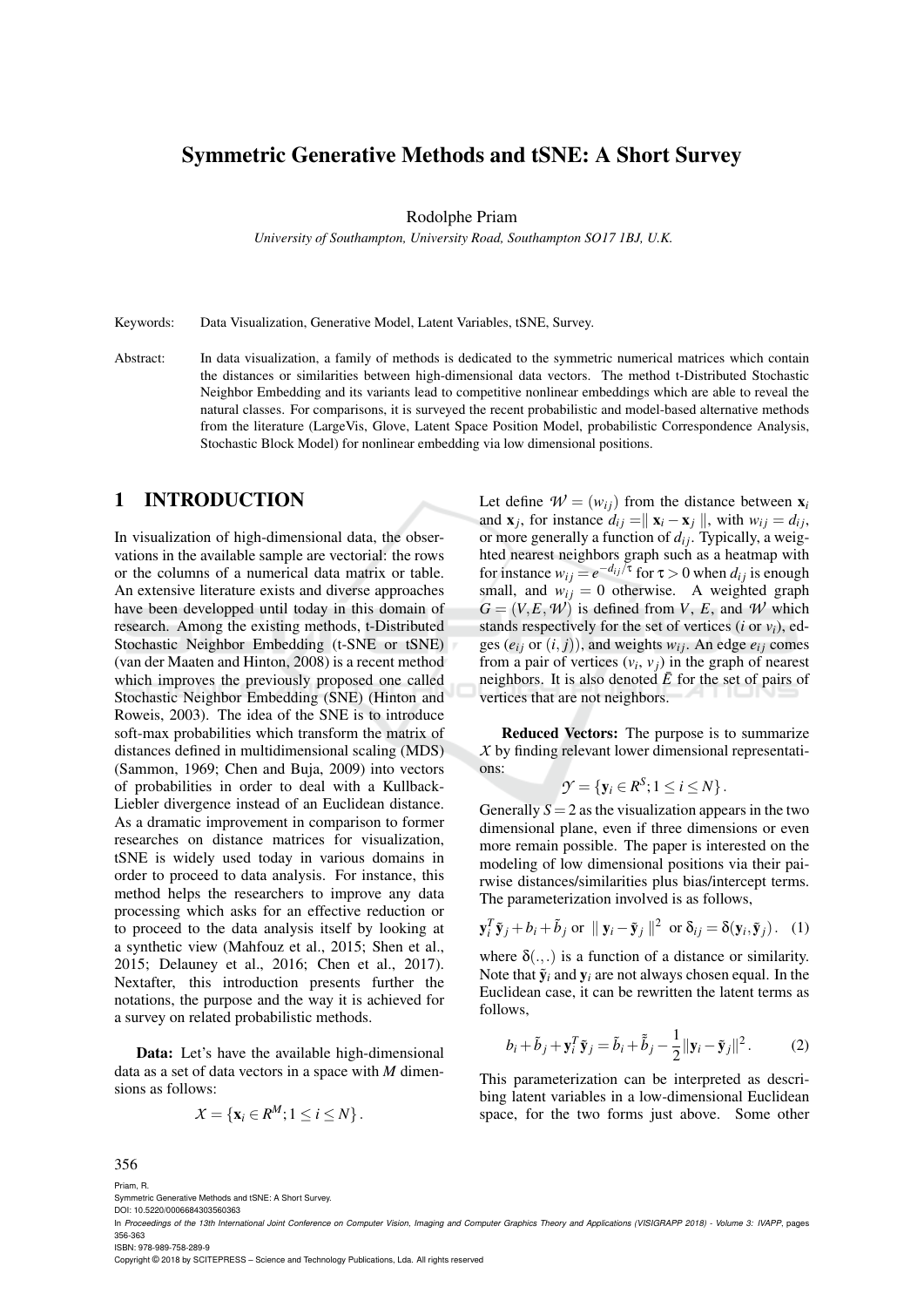| Method name            | Probabilistic | Modeling           | Penalization   | Input              |
|------------------------|---------------|--------------------|----------------|--------------------|
| <b>MDS</b>             | no            | Euclidean          | no             | X, W               |
| Laplacian Eigenmap     | no            | Inner product      | no             | X, W               |
| SNE, tSNE,             | no            | Divergence         | yes (implicit) | $\overline{X}$ . W |
| LargeVis               | yes           | Bernoulli, weights | yes (explicit) | X, W               |
| Glove                  | yes           | Log-linear         | no             | $X$ (or $W$ )      |
| Probabilistic CA       | yes           | Poisson            | no             | $X$ (or $W$ )      |
| LSPM/LCPM              | yes           | <b>GLM</b>         | no             | W                  |
| SBM (re-parameterized) | yes           | GLM                | no             | W                  |

Table 1: Methods presented (third row) in the survey with the modeling in stake for  $\delta_{ij}$ . The column named Probabilistic means that the method has or has not a generative/model-based foundation with a probabilistic density/mass function.

methods for visualization such as LLE, KPCA, GPLVM are already compared in (Lee and Verleysen, 2007) for instance and are not presented in this survey paper as they seem to not follow this parameterization. The methods such as linear principal component analysis (PCA) or factor analysis (FA) with the embedding (Cunningham and Ghahramani, 2015) of the type  $\|\mathbf{x}_i - \Omega \mathbf{y}_i\|^2$  with  $\Omega$  a loading matrix, are not detailed neither. Methods with an embedding of the type  $||\mathbf{y}_i - \mathbf{y}_{(k)}||^2$  where  $\mathbf{y}_{(k)}$  is the position of a cluster as in Parametric Embedding (PE) (Iwata et al., 2007), or Probabilistic Latent Semantic Visualization (PLSV) (Iwata et al., 2008) are not detailed but briefly discussed at subsection 3.5. In the following sections it is considered only methods with the parameterization given in  $(1)$  or  $(2)$ .

Objective Function: For finding suitable values of  $\mathcal Y$  one can look for having  $d_{ij}$  and  $\delta_{ij}$  enough similar (large or small) according to a relevant criterion. The general form of the modeling of the whole set of methods presented in this survey extends the former MDS having for objective function,  $\sum_{i,j} (d_{ij} - \delta_{ij})^2$ . It can be added the criterion  $\sum_{i} w_{i} \delta_{i}$  from Laplacian Eigenmap (Belkin and Niyogi, 2003) (see also in clustering, Spectral Clustering (von Luxburg, 2007)) as listed in Table 1. The general form is either a measure of distance or gap between functions of  $d_{ij}$  and  $\delta_{ij}$  for non probabilistic approaches, or either a likelihood from a probabilistic model with an independence hypothesis and the parameters depending on  $\delta_{ij}$  for modeling **w**, a random variable from *W*. In the following, most of the methods include the construction of a vicinity graph with edges  $w_{ij}$  before modeling the mapping otherwise such a graph is assumed to be already available.

Illustration: As an example, the dataset in (Girolami, 2001) is visualized with the data *X* and *W* where the later is for ten nearest neighbors and the weights are equal to 1 for any observed edge and to 0 otherwise. The visualization from a) CA+*X* (Benzecri, 1980), b)  $CA+W$ , c)  $tSNE+X$  (van der Maaten and Hinton, 2008), (d) LargeVis+*W* (Tang et al., 2016) and (e) Kruskal's non-metric MDS+*X* are compared in Table 2. The considered indicators are the average of the Silhouettes (Rousseeuw, 1987) denoted S-Index and the Davies-Bouldin index (Davies and Bouldin, 1979) denoted DB-Index.

Table 2: Indicators for comparing the quality of projection from the five methods with the dataset of 1000 binarized images of handwritten digits with 10 classes.

|                 | (a)  | (b   | (c)  | (d)  | (e)  |
|-----------------|------|------|------|------|------|
| S-Index         | 0.01 | 0.43 | 0.50 | 0.51 | 0.03 |
| $DB-Index$ 5.82 |      | 1.69 | 0.97 | 1.34 | 2.29 |

If the visual map from  $CA+W$  is clearly better than from  $CA+X$ , MDS performs between both. The two other methods lead to better separated frontiers for visualizing the natural classes but a graph with only binary weights is used for CA and LargeVis in this example.

The following sections present tSNE with its approximations and its variants, the recent generative methods for visualization and the perspectives.

# 2 tSNE, APPROXIMATIONS AND VARIANTS

In this section, tSNE is briefly presented and its variants for faster training or enhanced modeling.

# 2.1 t-Distributed Stochastic Neighbor Embedding

The method tSNE (van der Maaten and Hinton, 2008) minimizes the divergence between two discrete distributions. It is first defined:

$$
p_{j|i} = \frac{\exp(-d(\mathbf{x}_i, \mathbf{x}_j)^2/2\sigma_i^2)}{\sum_{j'\neq j} \exp(-d(\mathbf{x}_i, \mathbf{x}_{j'})^2/2\sigma_i^2)}.
$$

Each parameter  $\sigma_i$  is set such as the perplexity  $2^{-\sum_j p_{j|i} \log p_{j|i}}$  of the conditional distribution  $P_i =$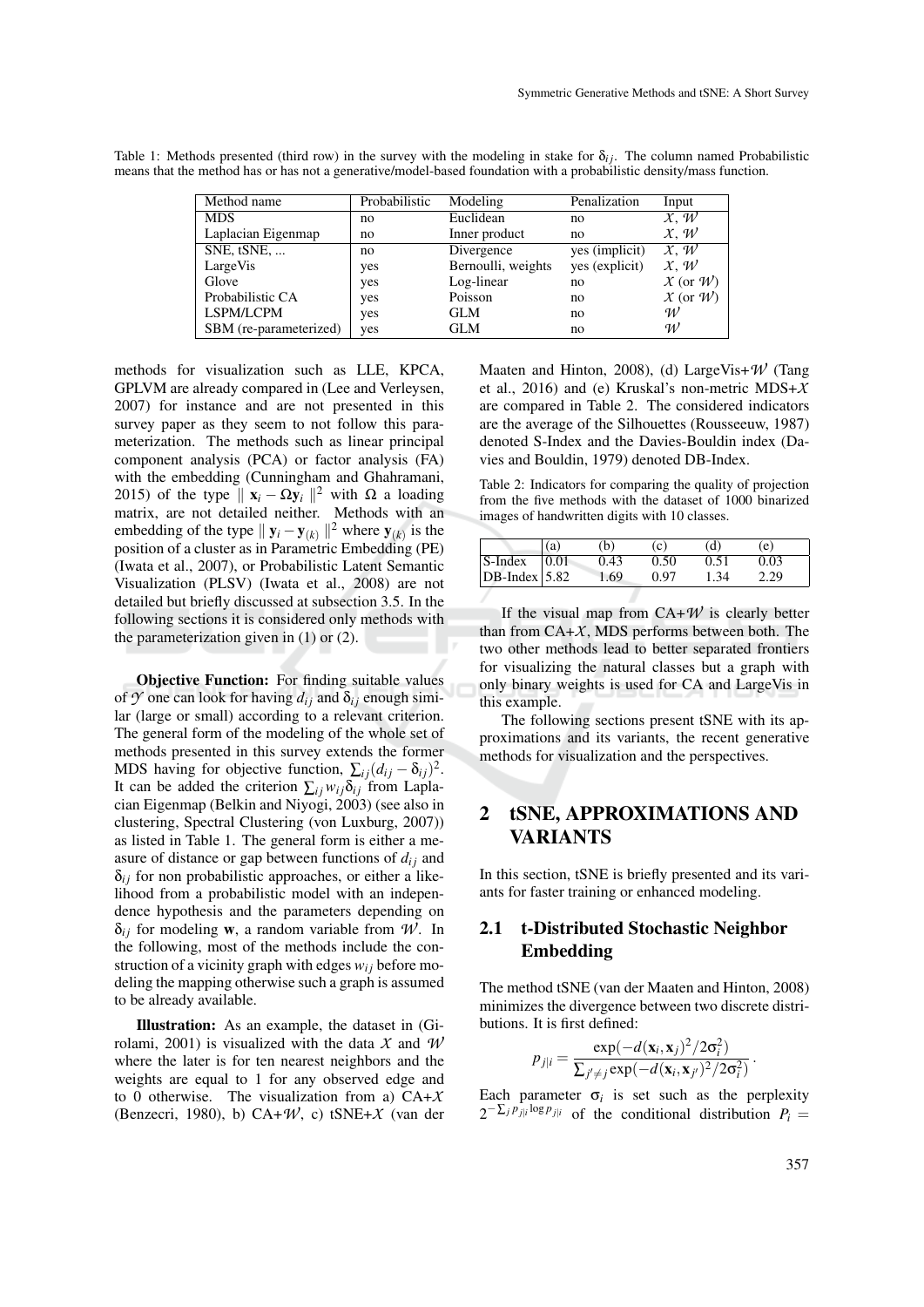.

 $(p_{j|i})$  is equal to a positive value smaller than 50 given by the user. These values are critical for accentuating the frontiers between the natural classes, as observed in Spectral Clustering where alternative computations are available. In former approaches SNE (Hinton and Roweis, 2003) and NCA (Goldberger et al., 2005) the probabilities  $P_i$  are directly used in the objective function. In tSNE it is considered a symmetric distribution *P* as follows (with also  $p_{i|i} = 0$ ):

$$
p_{ij} = \frac{p_{j|i} + p_{i|j}}{2N}.
$$

A distribution *Q* is defined with t-Student distributions (instead of the Gaussian ones in SNE/NCA), as follows (with also  $q_{ii} = 0$ ):

$$
q_{ij} = \frac{(1 + ||\mathbf{y}_i - \mathbf{y}_j||^2)^{-1}}{\sum_{k \neq i} (1 + ||\mathbf{y}_k - \mathbf{y}_i)||^2)^{-1}}
$$

This solves for the "crowding effect" where the projections of the classes are not well separated. The low dimensional positions  $y_i$  are finally found by minimizing the Kullback-Leibler divergence between the two distributions *P* and *Q*, with the nonlinear and nonconvex objective function,

$$
C(\mathcal{Y}) = D_{KL}(P||Q) = \sum_{i \neq j} p_{ij} \log \frac{p_{ij}}{q_{ij}}.
$$

#### 2.2 Approximations

Several approximations have been introduced in the literature in order to accelerate the computation of the solution of tSNE -which has by default a quadratic complexity for the size *N*- while keeping nearly optimal values for *Y* . In (van der Maaten, 2013; van der Maaten, 2014) a sparse approximation computes the quantities  $p_{j|i}$  only for  $\mathcal{N}_i$ , the nearest neighbors of x*i* , and keeps them null otherwise. A N-body simulation and thus the Barnes-Hut (BH) algorithm (Appel, 1985) associated to fast nearest neighbors searches is proposed in (van der Maaten, 2014) in order to lower the complexity to only  $O(N \log N)$  for the method BH-tSNE via tree-based procedures. See also (Kim et al., 2016) for a brief overview of the technical details. Interesting findings have been proposed recently in the literature in order to accelerate the training (Pezzotti et al., 2016; Parviainen, 2016; Kim et al., 2016) even further. A-tSNE (Pezzotti et al., 2017) improves the BH-tSNE algorithm by generating a relevant visual map before a full learning via the progressive visual analytics paradigm and approximated nearest neighbors training. The user can choose to improve some areas of the projection for steerability. Improvement or explaination of the training procedure by alternatives to the sequential approach introduced for tSNE can be found in (Nam et al., 2004;

#### 2.3 Variants, Extensions

Several methods propose to manage the case where several maps or several datasets are modeled. This is mainly treated in the literature via weighted sums for the probabilities  $q_{ij}$ . More precisely, they are called multiple maps (van der Maaten and Hinton, 2012; van der Maaten et al., 2012; Zhang et al., 2013; Xu et al., 2014), multiple view maps (Xie et al., 2011), hierarchical maps (Lee et al., 2015; Pezzotti et al., 2016). Variants of tSNE deal with time series and temporal data (Rauber et al., 2016) or graph layout (Kruiger et al., 2017) with a repulsive term as an additional penalization.

Other methods aim at improving tSNE (or SNE) by changing the divergence or the function in the softmax of *Q* or eventually *P*. The Heavy-tailed Symmetric Stochastic Neighbor Embedding (HSSNE) (Yang et al., 2009) is a generalization of tSNE. Instead of the t-Student distribution it considers any other heavytailed distribution or any monotonically decreasing function. In (van der Maaten, 2009) it is proposed the t-Student distribution with ν degrees of freedom to optimize jointly with  $\mathcal Y$ . For a spherical embedding, the Euclidean distance is replaced by an inner product, hence a von Mises-Fisher (vMF) distribution is considered in vMF-SNE (Wang and Wang, 2016). Spherical embeddings are also met in two interesting alternative variants (Lunga and Ersoy, 2013; Lu et al., 2016).

tSNE and SNE minimize Kullback-Leibler divergences w.r.t. *Y* , hence alternative divergences (Basseville, 2013) are possible for better robustness. A weighted mixture of two KL divergences is preferred in the method Neighborhood retrieval and visualization (NeRV) (Venna et al., 2010). In (Lee et al., 2013), it is proposed a different mixture of KL divergences, a scaled version of the generalized Jensen-Shannon divergence. In (Lee et al., 2015) it is proposed an additional improvement via multi-scale similarities. In (Yang et al., 2014) it is proposed the weighted symmetric stochastic neighbor embedding (ws-SNE) with a connection between several divergences (β–, γ–,  $\alpha$  – and Rényi-divergences). In (Narayan et al., 2015) it is presented a variant named AB-SNE with a  $\alpha$ -β divergence. In (Bunte et al., 2012) it is developped a systematic comparison of many divergence measures and shown that no divergence is really better for simulated noises, the best one needs to be chosen according to each dataset. Considering models of diver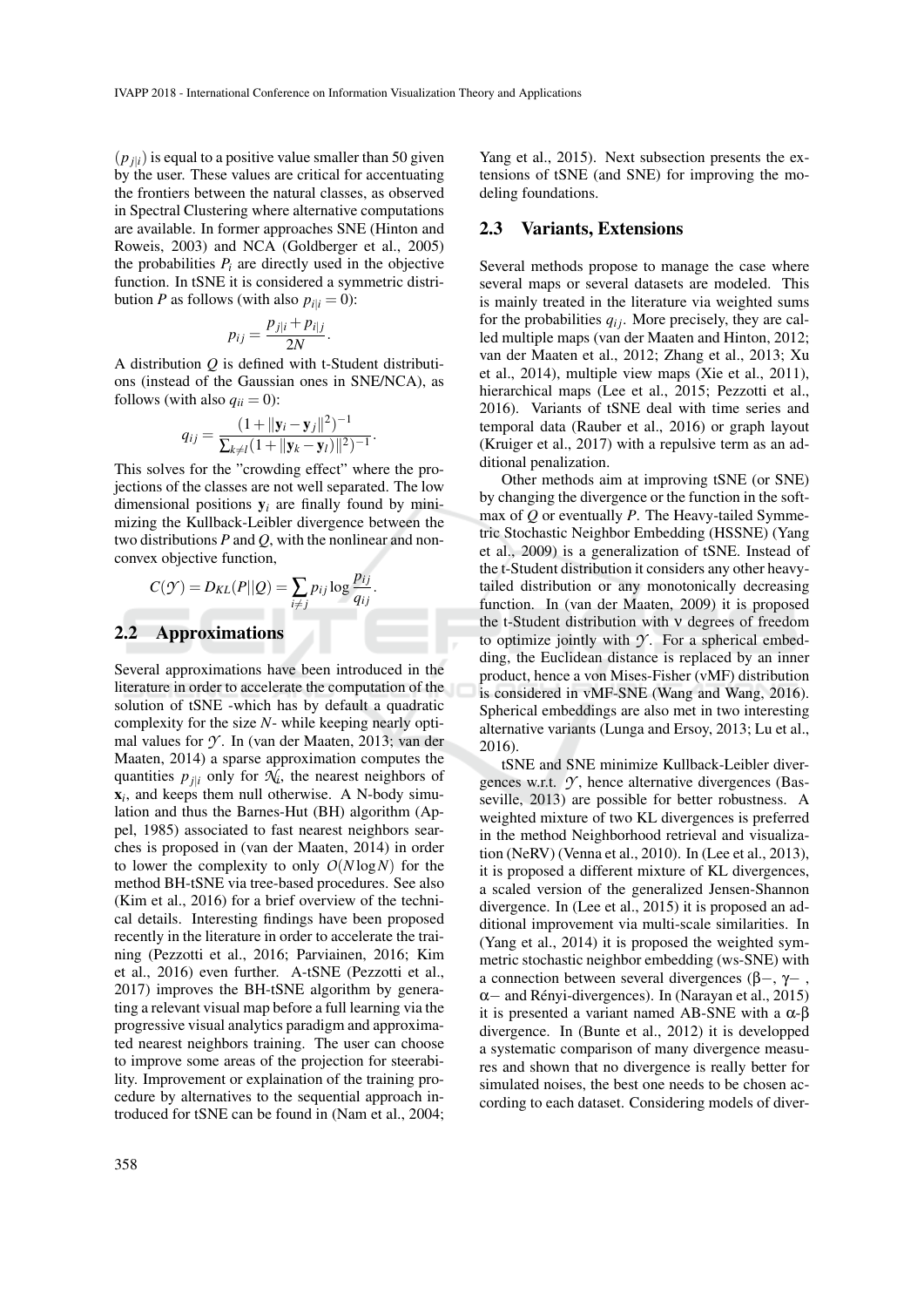gence with a generative setting (Dikmen et al., 2015) for the selection of the optimal extra parameters of these divergences has also been proposed in (Amid et al., 2015).

Nextafter, the presented models have an embedding of the positions  $y_i$  in their parameters, with different forms of objective functions.

## 3 PROBABILISTIC MODELS

In this section, the methods are defined via a probabilistic and model-based foundation. They are generally dedicated to the visualization/reduction of a graph which is constructed from vectorial data.

#### 3.1 Probabilistic CA

Correspondence Analysis (CA) (Benzecri, 1980; Lebart et al., 1998) is a matricial method which is extensively studied for visualizing the rows and the columns of contingency tables. To perform CA on a two-way table, the correspondence matrix is **.. while** *x***.. stands for its grand total, <b>r** =  $(r_1, \ldots, r_N)$  for the row margins, and  $\mathbf{c} = (c_1, \ldots, c_M)$ for the column margins. A low-rank approximation leads to  $\mathbf{\hat{F}} = \mathbf{\hat{X}}/x$ , where  $\mathbf{\hat{X}}$  is the approximation of **X** which can be rewritten according to a reconstruction formula from the eigen vectors/values of a particular matrix. By rewritting elementwise (Beh, 2004) this matricial approximation, this leads to a Poisson approximation, a probabilistic version of CA:

$$
x_{ij} \sim \mathcal{P}\left(x_{..} r_i c_j \left(1 + \mathbf{y}_i^T \tilde{\mathbf{y}}_j\right)\right),
$$

or from the approximation<sup>1</sup> at the first order of the exponential function,

$$
x_{ij} \sim \mathcal{P}\left(x_{..} e^{\mathbf{y}_i^T \tilde{\mathbf{y}}_j + \log r_i + \log c_j}\right).
$$

This also explains why CA can be seen as not fully linear but this suggests also that from a graph matrix with cells proportional to  $w_{ij}$  (or  $p_{ij}$  from tSNE) instead of  $x_{ij}$ , a better visualization is expected.

### 3.2 Glove

Glove (Pennington et al., 2014) is based on a logbilinear regression model in order to learn a vector space representation of words. The weighted regression for this model can be written as follows:

$$
C(\mathcal{Y}) = \sum_{i,j} h(x_{ij}) (\mathbf{y}_i^T \tilde{\mathbf{y}}_j + b_i + \tilde{b}_j - \log x_{ij})^2
$$
  
=  $\sum_{i,j} h(x_{ij}) (\tilde{\mathbf{y}}_i^T \tilde{\mathbf{y}}_j - \log x_{ij})^2$ .

The function *h*(.) removes noisy cells in the criterion, it is equal to  $(x_{ij}/100)^{3/4}$  for  $x_{ij}$  < 100 and equal to 1 otherwise. For the second line above, it is also denoted  $\tilde{\mathbf{y}}_i = (b_i, 1, \mathbf{y}_i^T)^T$  and  $\tilde{\mathbf{y}}_i = (1, \tilde{b}_i, \tilde{\mathbf{y}}_i^T)^T$  such as it is recognized a weighted factorization of the matrix with cell values  $\log x_i$ , except that a component of the reductions is constrained to the value 1. This leads to the approximation,

$$
x_{ij} \approx e^{\mathbf{y}_i^T \tilde{\mathbf{y}}_j + b_i + \tilde{b}_j},
$$

such as Glove can be seen as a weighted version of CA, solved via a constrained factorization: a variant of MDS or Isomap (Tenenbaum et al., 2000) with particular weights. The original paper (Pennington et al., 2014) explains how to construct the matrix  $(x_{ij})$  from raw textual data but any symmetric matrix  $(w_{ij})$  may be used for visualization. In (Hashimoto et al., 2016) it is introduced a fully generative model, based on a negative binomial distribution *NegBin*, such that:

$$
x_{ij} \sim NegBin\left(\theta, \frac{\theta}{\theta + e^{-\vert\vert \mathbf{y}_i - \tilde{\mathbf{y}}_j \vert\vert^2 + b_i + \tilde{b}_j}}\right),
$$

where  $\theta$  controls the contribution of large  $x_{ij}$  as an alternative to the function *h*(.).

### 3.3 Latent Space Position Models

In data analysis, the models named *latent space position models* (LSPM) are based on a parameterization of the generalized linear models as seen in (Hoff et al., 2002) in the binary case. In contrast to the other methods presented herein, the determistic parameters y*<sup>i</sup>* ,  $b_i$  and  $\tilde{b}_j$  are replaced by random variables with same notation in the current subsection. In the *latent cluster position models* (LCPM) the positions  $y_i$  are modeled with a Gaussian mixture as a prior for their clustering (Handcock et al., 2007).

For LCPM, let denote **v** a  $p \times N \times N$  array of covariates with  $v_{ij}$  a *p*-dimensional vector of covariates for  $(i, j)$ ,  $\beta$  the *p*-dimensional vector of covariate coefficients, y*<sup>i</sup>* the *S*-dimensional position vector of *i*,  $b = (b_1, \dots, b_N)$  the vector of sender effects,  $\tilde{b} = (\tilde{b}_1, \dots, \tilde{b}_N)$  the vector of receiver effects, and *h*(.) a link function. This leads to the likelihood function of the observed network  $\mathbf{w} = (w_{ij})$  as follows:

$$
f(\mathbf{w}|\mathbf{\theta},\mathbf{v}) = \prod_{i,j} f(w_{ij}|h^{-1}(\eta_{ij})).
$$

For a complete bayesian model,  $b_i$  and  $\tilde{b}_j$  are Gaussian with means 0 and respective variances  $\sigma_b^2$  and  $\sigma_{\bar{b}}^2$ . It is written:

$$
\eta_{ij} = \mathbf{v}_{ij}^\top \boldsymbol{\beta} + \delta(\mathbf{y}_i, \mathbf{y}_j) + b_i + \tilde{b}_j.
$$

<sup>&</sup>lt;sup>1</sup>It has also been proposed in the literature to alter the soft-max with alternative polynomial expressions but not for visualization.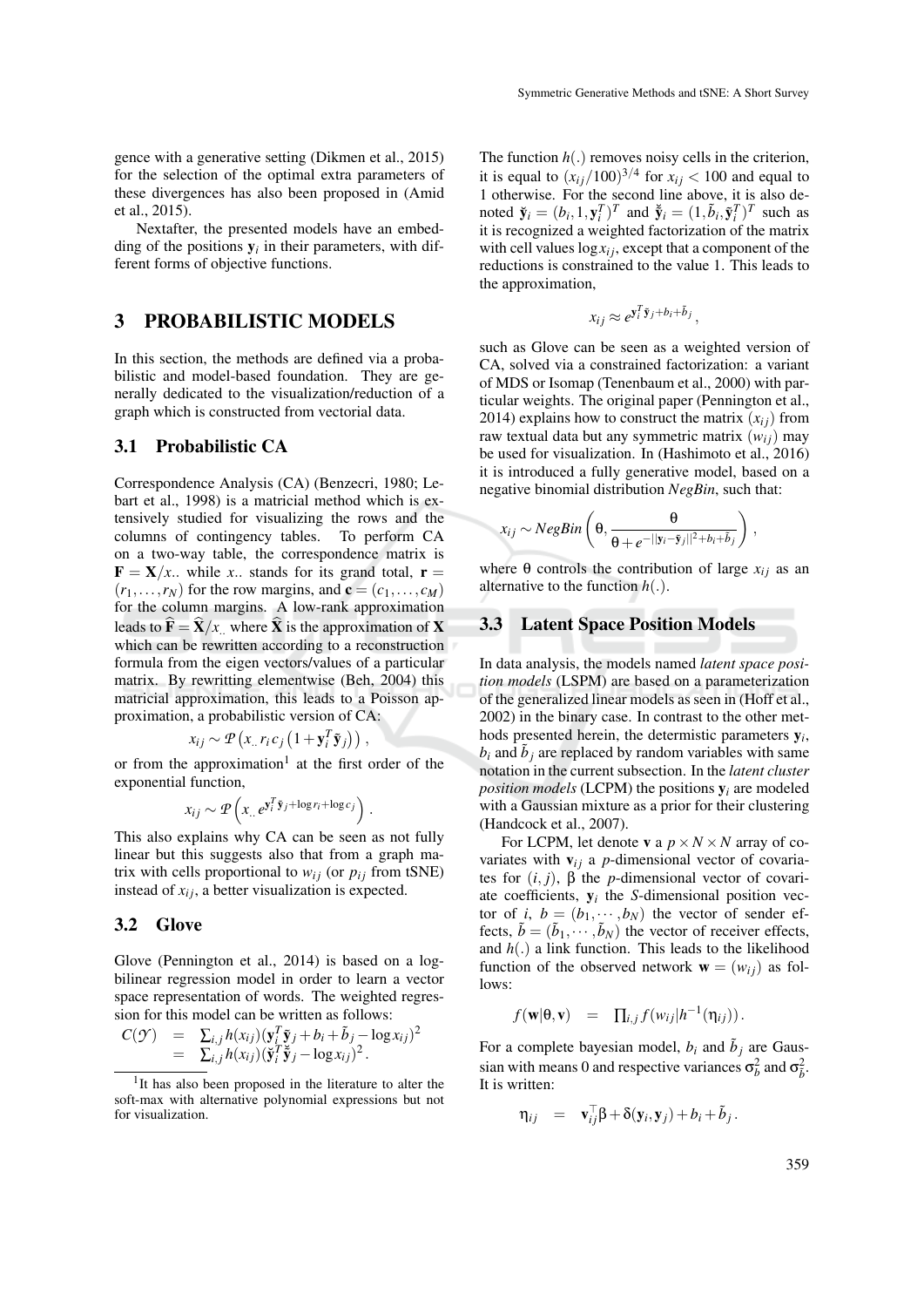The clustering is modeled through a mixture model with *G* components where each one is a *S*dimensional Gaussian with mean  $\mu_k$ , spherical variance with parameter  $\sigma_k^2$  and mixing probability  $\lambda_k$ ,

$$
\mathbf{y}_i \quad \sim \quad \Sigma_{g=1}^G \lambda_k \mathcal{G}_S(\mu_k, \sigma_k^2 I_d).
$$

Alternative distributions such as a t-Student one seem not have been tested yet for this model. For binary graphes, a Bernoulli distribution is usually considered for the modeling with *h*(.) a logit function. The estimation of *Y* appears difficult because of the prior and posterior distributions which are highly nonlinear. Latent space models are able to find the natural classes and to select their number according to the best fit. They can facilitate principled visualization in a probabilistic setting. Theory on these models can be found in (Rastelli et al., 2016) and faster inference in (Raftery et al., 2012) even if the application of these models may be confined to moderated sizes of graphs for the current available implementations. The next method can be seen as a regularized LSPM with an efficient implementation and no bayesian priors.

### 3.4 LargeVis

LargeVis (Tang et al., 2016) introduces a probabilistic parametric model dedicated to the visualization of a nearest neighbors graph. The model is defined for not only the set of the nearest neighbors but also all the furthest ones which are forced into a negative interaction. It is closely related to the previous approach LINE (Tang et al., 2015b) (see also (Cao et al., 2015) for an alternative matrix-based learning and (Tang et al., 2015a) for a semi-supervised variant) which is non generative. A likelihood for the graph *G* can then be written as follows,

$$
L(\mathcal{Y}) = \prod_{(i,j)\in E} p(e_{ij} = 1)^{w_{ij}} \prod_{(i,j)\in \bar{E}} (1 - p(e_{ij} = 1))^{\gamma}.
$$

Where,

$$
P(e_{ij}=1)=g(||\mathbf{y}_i-\mathbf{y}_j||^2),
$$

stands for the probability that a edge  $e_{ij}$  exists between  $v_i$  and  $v_j$ . For the function  $g(.)$ , it can be chosen,

$$
g(\tau) = 1/(1 + a\tau) \text{ or } g(\tau) = 1/(1 + exp(\tau)).
$$

while  $\gamma$  is a common weight for the non neighbor vectices. For a spherical version with  $g(y_i^T y_j)$ , a vMF distribution function induces an embedding over a sphere as in subsection 2.3. LargeVis recalls a Bernoulli distribution which has been altered for improving its properties of separability of the clusters by adding the weigths and the penalization. Concerning this modeling, two remarks are proposed :

 $\bar{\rho}$  Let's have  $\bar{w} = \sum_{(a,b) \in E} w_{ab}, \, \tilde{p}_{ij} = w_{ij}/\bar{w}, \, \tilde{\gamma} = \gamma/\bar{w},$  $\tilde{q}_{ij} = p(e_{ij} = 1)$ . By rewriting  $L(.)$ , it is obtained a new function to minimize w.r.t. *Y* ,

$$
\begin{array}{lll}&&\ell_{\gamma}(\mathcal{Y})\\&=&-\frac{\log L(\mathcal{Y})}{\bar{w}}+\sum_{(i,j)\in E}\tilde{p}_{ij}\log\tilde{p}_{ij}\\&=&\sum_{(i,j)\in E}\tilde{p}_{ij}\log\frac{\tilde{p}_{ij}}{\tilde{q}_{ij}}-\tilde{\gamma}\sum_{(i,j)\in \bar{E}}\log(1-\tilde{q}_{ij})\,.\end{array}
$$

Hence, it is recognized a criterion in two parts. The term on the left side is roughly similar to the criterion of tSNE as a divergence but without  $(\tilde{q}_{ij})$ normalized to sum to 1 and without t-Student distributions. The other term on the right side is for a penalization. They insure the local and global projections respectively.

It seems appealing to try to improve other distributions such as a Poisson one which may replace the first term,

$$
P(e_{ij} = w_{ij}) = p(e_{ij} = 1)^{w_{ij}},
$$

to get eventually an expressive quantity for the non observed edges with  $P(e_{ij} = 0)$ . A probabilistic interpretation -when  $w_{ij}$  is an integer- remains the product between the likelihood of the observed edges with the likelihood of the non observed edges with a weighting for regulating the importance of each one:

$$
L_{\mathcal{P}}(\mathcal{Y}) = \prod_{(i,j) \in E} \frac{(\tilde{\delta}_{ij})^{w_{ij}} e^{-\tilde{\delta}_{ij}}}{w_{ij}!} \prod_{(i,j) \in \bar{E}} e^{-\gamma \tilde{\delta}_{ij}}.
$$

Here  $\delta$  is the result from a function of the quantity  $\delta_{ij}$  such as the exponential one. In this alternative likelihood, the weighting is modeled explicitely and the model is fully generative. The term to the left with a Poisson mass distribution for *E* recalls LSPM without bayesian priors. When in  $\delta_{ij}$  an exponential function is chosen, the term to the right for  $\bar{E}$  recalls the penalization in Elastic Embedding (Carreira-Perpiñan, 2010), except the weighting. Additional weighting is via the parameters with respectively,  $\tilde{\delta}_{ij} = e^{\tilde{\delta}_{ij} + \log \alpha}$  for  $\tilde{E}$  and  $\tilde{\delta}_{ij} = e^{\delta_{ij} + \log w_{ij}}$  for  $\bar{E}$ . With  $\alpha > 0$ , this parameterization may lead to a weighting similar to Elastic Embedding for the non observed edges.

### 3.5 Stochastic Block Model

As presented in (Matias and Robin, 2014; Daudin et al., 2008) the stochastic block model (SBM) is defined for a random graph on a set  $V = \{1, \ldots, N\}$  of *N* nodes (*i* or *v<sub>i</sub>*). Let's have  $z = \{z_1, \ldots, z_N\}$  stands for *N* independent and identically distributed (i.i.d.)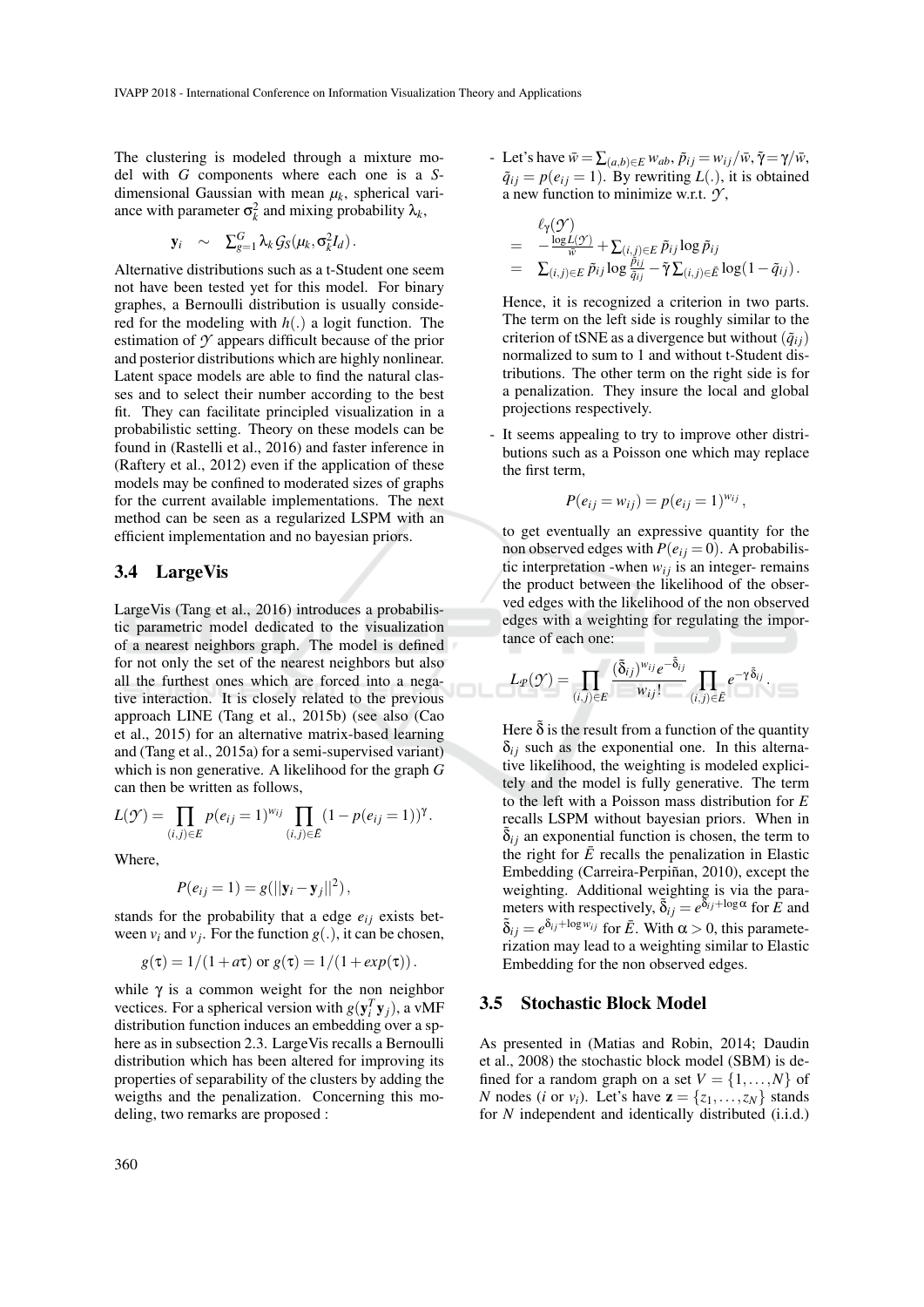discrete hidden random variables with possible values in  $\{1, \ldots, K\}$ . Let's have  $f_{\gamma}(\cdot; \gamma_{z_i z_j})$  a conditional density function or mass distribution with parameter  $\gamma = (\gamma_{k\ell})_{1 \leq k,\ell \leq K}$ . The variables  $w_{ij}$  are random, i.i.d. conditionally to  $(z_i, z_j)$  and aggregated into the random variable  $\mathbf{w} = (w_{ij})_{(i,j)\in E}$  with a given distribution. SBM has for conditional likelihood the following expression, where  $z_i$  and  $z_j$  needs to be integrated out by adding their distribution,

$$
f(\mathbf{w}|\mathbf{z}) = \prod_{(i,j)\in E} f(w_{ij}|z_i, z_j) = \prod_{(i,j)\in E} f_{\gamma}(w_{ij}|\gamma_{z_iz_j}).
$$

The links between the edges and the structure of the network are sometimes explained by covariates: v*<sup>i</sup>* at the node level as in (Tallberg, 2004) via a multinomial probit model for the membership of the vertices or  $v_{ij}$  at the edge level as in (Mariadassou et al., 2010) via a regression term within the expectations. This modeling concerns mainly the clustering part of the stochastic block model which needs to be reparameterized for inducing a nonlinear visualization (if a posteriori methods such as Parametric Embedding (Iwata et al., 2007) are not used). For visualization purposes with this model, further parameters can be embedded. This results into adding the *N* latent variables  $y_i$  via  $\delta(y_i, y_j)$  or its corresponding cluster version  $\delta(\mathbf{y}_{(k)}, \mathbf{y}_{(\ell)})$  with eventual bias terms (*b<sub>i</sub>* and  $\tilde{b}_j$  or the cluster versions  $b_{(k)}$  and  $\tilde{b}_{(\ell)}$ ). In the binary case when  $g(.)$  is the sigmoidal function,  $f_\gamma$  can be written with a Bernoulli mass distribution function with parameters,

$$
\gamma_{k\ell}=g(\parallel \mathbf{y}_{(k)}-\mathbf{y}_{(\ell)}\parallel^2).
$$

This re-parameterization of SBM recall LSPM but with a different clustering framework as the mixture model is not a prior but directly introduced in the data modeling.

A limitation of the approaches above may be seen in diagonal co-clustering (Tjhi and Chen, 2006): this suggests that the quantities γ*ziz<sup>j</sup>* could not be fully free parameters. The extra parameters for the visualization needs to be added in the posterior probabilities for instance. This leads in the variational EM for the inference of SBM (with common parameters or not) to consider the probability that a datum belongs to a cluster as one of the following expression:

$$
Q_{y_i}(z_i = k; \gamma) \propto e^{-\|y_i - y_{(k)}\|^2}
$$
 as in PLSV,  
\n $Q_{y_i}(z_i = k; \gamma) = \sum_{k'} h_{kk'} \tau_{ik'}$  as in SOM.

For the later case at the bottom, such algorithm introduces the quantities  $\tau_{ik}$  as the free parameters and  $h_{kk'}$  as a smoothing matrix from the neighboor nodes in the Kohonen's network or self-organizing maps (SOM) (Kohonen, 1997).

# 4 CONCLUSION AND PERSPECTIVES

In this survey, it is proposed an unified overview of the literature on data visualization with tSNE and with the recent alternative symmetric generative methods<sup>2</sup> depending on bivariate latent positions. Several links between these methods are explained for helping the comparisons of their objective functions. These comparisons suggest eventual variants of several existing methods such as: CA estimated approximatively via Glove for large matrices, LSPM or SBM regularized via a probabilistic penalization for the non observed edges, or the visualization with the mixture models extended to symmetric matrices via SBM for a symmetric self-organizing map for instance, as future appealing perspectives.

## ACKNOWLEDGEMENTS

The author would like to thanks the reviewers for the valuable comments.

## REFERENCES

- Amid, E., Dikmen, O., , and Oja, E. (2015). Optimizing the information retrieval trade-off in data visualization using α-divergence. *ArXiv e-prints*.
- Appel, A. W. (1985). An efficient program for many-body simulation. *SIAM Journal on Scientific and Statistical Computing*, 6(1):85–103.
- Basseville, M. (2013). Review: Divergence measures for statistical data processing-An annotated bibliography. *Signal Process.*, 93(4):621–633.
- Beh, E. J. (2004). Simple correspondence analysis: A bibliographic review. *International Statistical Review*, 72(2):257–284.
- Belkin, M. and Niyogi, P. (2003). Laplacian eigenmaps for dimensionality reduction and data representation. *Neural Compututation*, 15(6):1373–1396.
- Benzecri, J. P. (1980). *L'analyse des donnees tome 1 et 2 : ´ l'analyse des correspondances*. Paris:Dunod.
- Bunte, K., Haase, S., Biehl, M., and Villmann, T. (2012). Stochastic neighbor embedding (SNE) for dimension reduction and visualization using arbitrary divergences. *Neurocomputing*, 90:23–45.

 $2$ The presented methods have very different training algorithms according to their targeted domain (datamining, data analysis, data visualization or machine learning) and the size of the datasets their are experimented with. Most of these methods can ask for diverse estimation algorithms such as bayesian inference or online gradient optimization with efficient data structure, efficient memory management, in order to infer in the faster way *Y* .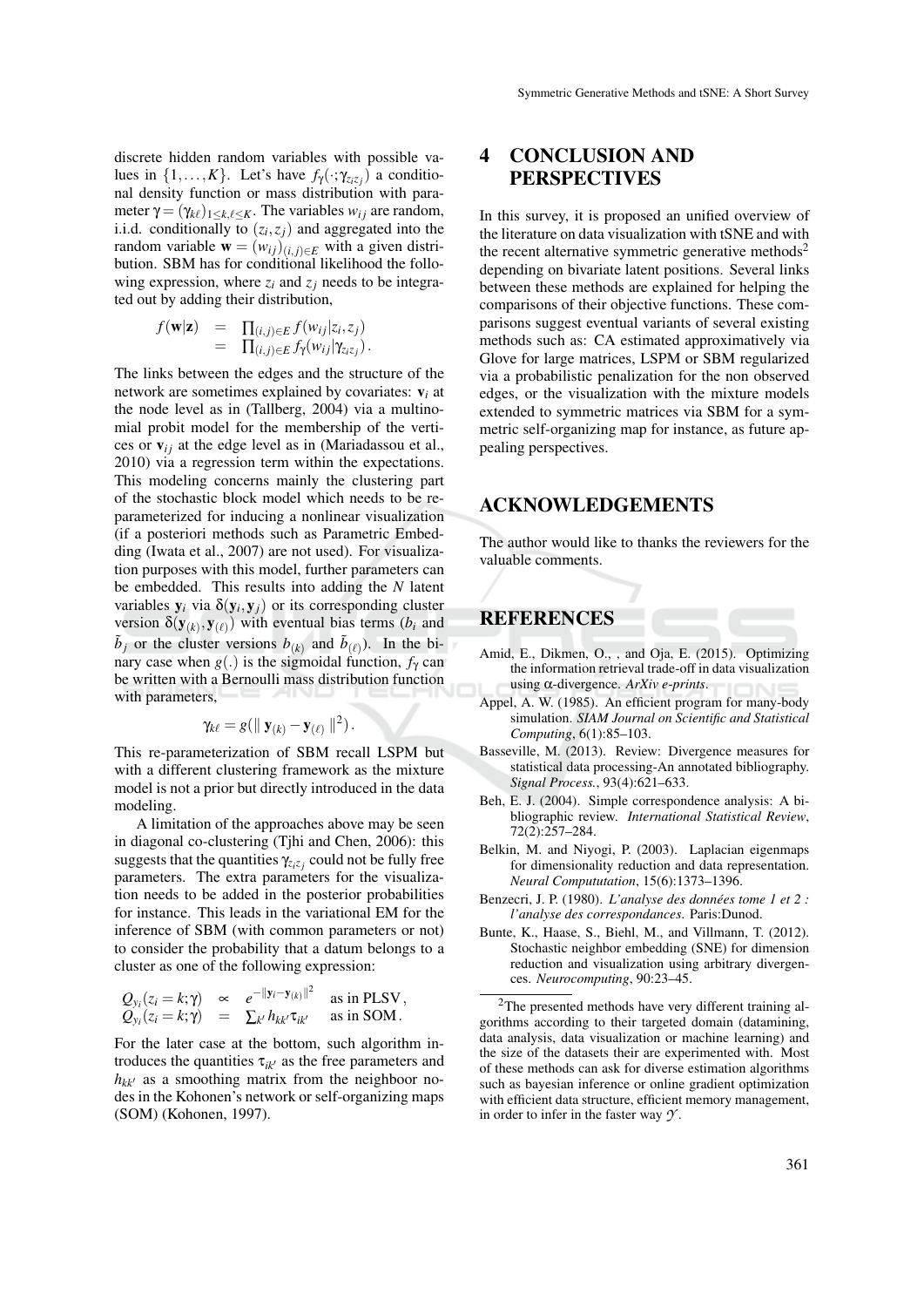- Cao, S., Lu, W., and Xu, Q. (2015). GraRep: Learning graph representations with global structural information. In *Proceedings of the 24th ACM International on Conference on Information and Knowledge Management*, CIKM'15, pages 891–900.
- Carreira-Perpiñan, M. A. (2010). The elastic embedding algorithm for dimensionality reduction. In *Proceedings of the 27th International Conference on Machine Learning*, ICML'10, pages 167–174.
- Chen, L. and Buja, A. (2009). Local multidimensional scaling for nonlinear dimension reduction, graph drawing, and proximity analysis. *Journal of the American Statistical Association*, 104(485):209–219.
- Chen, V., Paisley, J., and Lu, X. (2017). Revealing common disease mechanisms shared by tumors of different tissues of origin through semantic representation of genomic alterations and topic modeling. *BMC Genomics*, 18(Suppl 2):105.
- Cunningham, J. P. and Ghahramani, Z. (2015). Linear dimensionality reduction: Survey, insights, and generalizations. *Journal of Machine Learning Research*, 16:2859–2900.
- Daudin, J. J., Picard, F., and Robin, S. (2008). A mixture model for random graphs. *Statistics and Computing*, 18(2):173–183.
- Davies, D. L. and Bouldin, D. W. (1979). A cluster separation measure. *IEEE Transactions on Pattern Analysis and Machine Intelligence*, 1(2):224–227.
- Delauney, C., Baskiotis, N., and Guigue, V. (2016). Trajectory bayesian indexing: The airport ground traffic case. In *IEEE 19th International Conference on Intelligent Transportation Systems (ITSC)*, pages 1047– 1052.
- Dikmen, O., Yang, Z., and Oja, E. (2015). Learning the information divergence. *IEEE Transactions on Pattern Analysis and Machine Intelligence*, 37(7):1442–1454.
- Girolami, M. (2001). The topographic organization and visualization of binary data using multivariate-bernoulli latent variable models. *IEEE Transactions on Neural Networks*, 12(6):1367–1374.
- Goldberger, J., Hinton, G. E., Roweis, S. T., and Salakhutdinov, R. R. (2005). Neighbourhood components analysis. In *Advances in Neural Information Processing Systems 17*, pages 513–520. MIT Press.
- Handcock, M. S., Raftery, A. E. and Tantrum, J. M. (2007). Model-based clustering for social networks. *JRSS-A*, 170(2), 301–354.
- Hashimoto, T. B., Alvarez-Melis, D., and Jaakkola, T. S. (2016). Word embeddings as metric recovery in semantic spaces. *TACL*, 4:273–286.
- Hinton, G. E. and Roweis, S. T. (2003). Stochastic neighbor embedding. In *Advances in Neural Information Processing Systems 15*, pages 857–864. MIT Press.
- Hoff, P. D., Raftery, A. E., and Handcock, M. S. (2002). Latent space approaches to social network analysis. *Journal of the American Statistical Association, Theory and Methods*, 97(460).
- Iwata, T., Saito, K., Ueda, N., Stromsten, S., Griffiths, T. L., and Tenenbaum, J. B. (2007). Parametric em-

bedding for class visualization. *Neural Computation*, 19(9):2536–2556.

- Iwata, T., Yamada, T., and Ueda, N. (2008). Probabilistic latent semantic visualization: topic model for visualizing documents. In *Proceeding of the 14th ACM SIGKDD international conference on Knowledge discovery and data mining*, KDD'08, pages 363–371.
- Kim, M., Choi, M., Lee, S., Tang, J., Park, H., and Choo, J. (2016). PixelSNE: Visualizing Fast with Just Enough Precision via Pixel-Aligned Stochastic Neighbor Embedding. *ArXiv e-prints*.
- Kohonen, T. (1997). *Self-organizing maps*. Springer.
- Kruiger, J. F., Rauber, P. E., Martins, R. M., Kerren, A., Kobourov, S., and Telea, A. C. (2017). Graph Layouts by t-SNE. *Comput. Graph. Forum (Proc. of EuroVis)*, 36(3):283–294.
- Lebart, L., Salem, A., and Berry, L. (1998). *Exploring Textual Data*. Springer.
- Lee, J. A., Peluffo-Ordonez, D. H., and Verleysen, M. (2015). Multi-scale similarities in stochastic neighbour embedding: Reducing dimensionality while preserving both local and global structure. *Neurocomputing*, 169:246–261.
- Lee, J. A., Renard, E., Bernard, G., Dupont, P., and Verleysen, M. (2013). Type 1 and 2 mixtures of Kullback-Leibler divergences as cost functions in dimensionality reduction based on similarity preservation. *Neurocomputing*, 112:92–108.
- Lee, J. A. and Verleysen, M. (2007). *Nonlinear Dimensionality Reduction*. Springer, 1st edition.
- Lu, Y., Yang, Z., and Corander, J. (2016). Doubly Stochastic Neighbor Embedding on Spheres. *ArXiv e-prints*.
- Lunga, D. and Ersoy, O. (2013). Spherical stochastic neighbor embedding of hyperspectral data. *IEEE Transactions on Geoscience and Remote Sensing*, 51(2):857–871.
- Mahfouz, A., van de Giessen, M., van der Maaten, L., Huisman, S., Reinders, M., Hawrylycz, M. J., and Lelieveldt, B. P. (2015). Visualizing the spatial gene expression organization in the brain through non-linear similarity embeddings. *Methods*, 73:79–89.
- Mariadassou, M., Robin, S., and Vacher, C. (2010). Uncovering latent structure in valued graphs: A variational approach. *Ann. Appl. Stat.*, 4(2):715–742.
- Matias, C. and Robin, S. (2014). Modeling heterogeneity in random graphs through latent space models: a selective review. *ESAIM: Proceedings*, 47:55–74.
- Nam, K., Je, H., and Choi, S. (2004). Fast stochastic neighbor embedding: a trust-region algorithm. In *IEEE International Joint Conference on Neural Networks (IJ-CNN)*, volume 1, page 123–128.
- Narayan, K., Punjani, A., and Abbeel, P. (2015). Alphabeta divergences discover micro and macro structures in data. In *Proceedings of the 32nd International Conference on Machine Learning*, ICML'15, pages 796– 804.
- Parviainen, E. (2016). A graph-based N-body approximation with application to stochastic neighbor embedding. *Neural Networks*, 75:1–11.